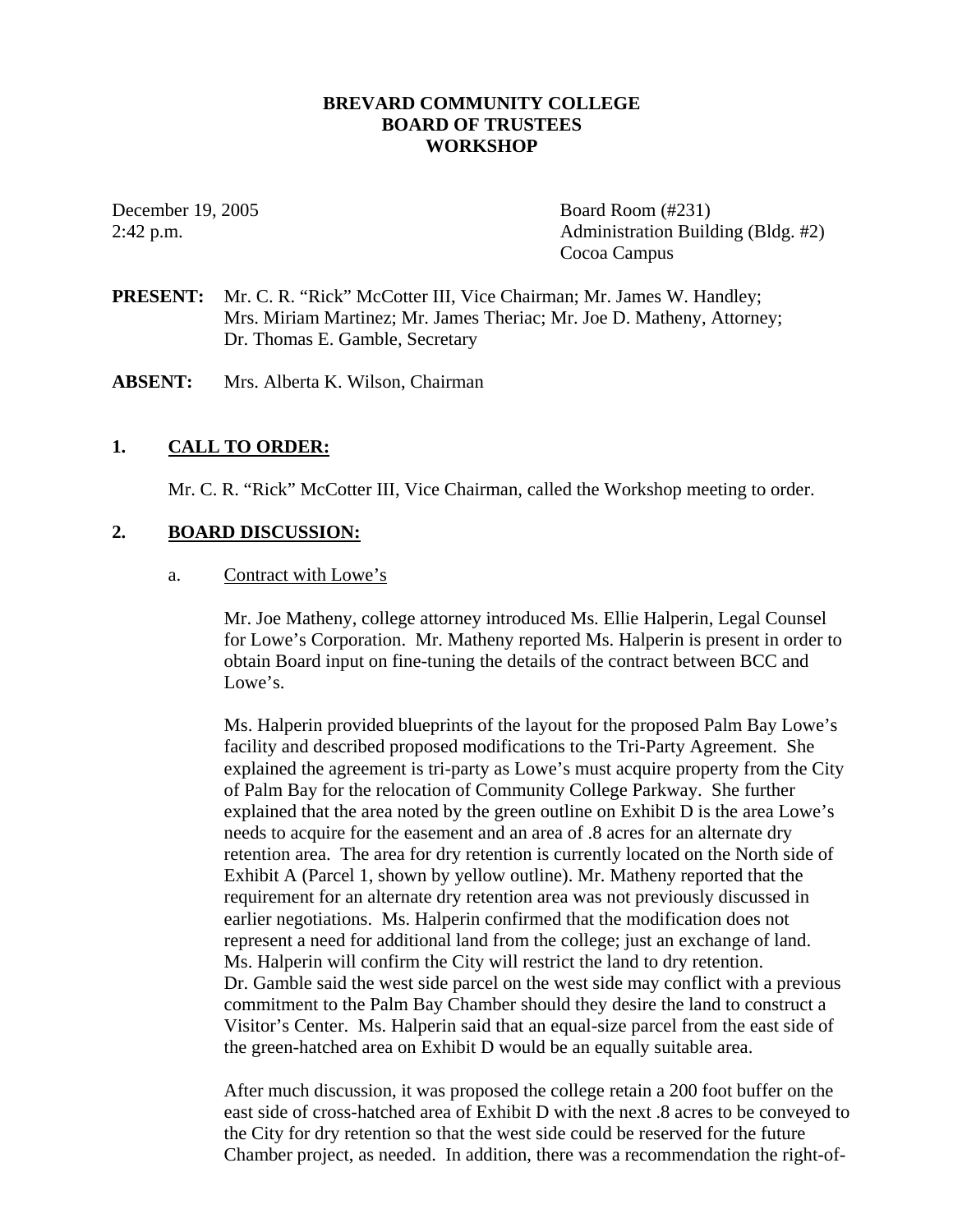Board of Trustees Workshop December 19, 2005 Page -2-

> way conveyance be widened to adjust for acreage requirements. Ms. Halperin agreed to present this alternative to the engineers for their approval.

> Ms. Halperin also reported that when filing the permit application, Lowe's will include the future completion of the College Master Plans to ensure adequate capacity in Lake Titan for all future development. At the Board's request, Ms. Halperin agreed to verify that the permitting has no time limitations.

Ms. Halperin further reported on the proposed road improvements and entrance design at the Jupiter Road extension. She confirmed that the road will be constructed as two lanes with a turn lane and median at the entrance, but will be designed and permitted for future expansion to four-lanes. Dr. Gamble requested that Mr. Moon be allowed final review of the entrance sign reader boards prior to completion.

Ms. Halperin verified that at the Board's request, Lowe's has agreed to extend Manchester Circle into the existing parking lot.

Ms. Halperin confirmed that the distribution of monies to the BCC Foundation described on Page 4, Item H of Tri-Party Agreement will occur at closing, which will commence after receiving final site plan approval from the City of Palm Bay.

Mr. Matheny reported completion dates and construction period are not yet defined, but will be provided at a later date; however, the Board should be aware that the project will likely last one to two years from the date of final permitting.

Mr. Theriac stated concern that Page 3, Item B only addresses future development north of the canal. Mr. Matheny confirmed this is in accordance with Master Planning. Ms. Halperin agreed that this language will be changed to delete the wording "north of the Melbourne Tillman Canal" to allow more flexibility for future college expansion modifications.

There was consensus of the Board that the agreement will be approved in the regular board meeting, subject to staff and attorney review and upon approval by Lowe's engineers to make the agreement modifications as discussed heretofore.

#### b. Summary of Impasse Issues

Mr. Matheny reminded the Board that it is inappropriate to conduct discussions with the Board regarding the substance of impasse issues; wages and fingerprinting. However, he reported on the current status and future steps of the impasse process.

Mr. Matheny reported that a hearing was held by a Special Magistrate in which both sides presented their issues. The Special Magistrate requested briefs be prepared by both sides for review. These were presented via email on Friday, December 16, 2005. The Magistrate now has 15 days to render a recommendation (not an Order) to the college Board on impasse resolution. At that time, either side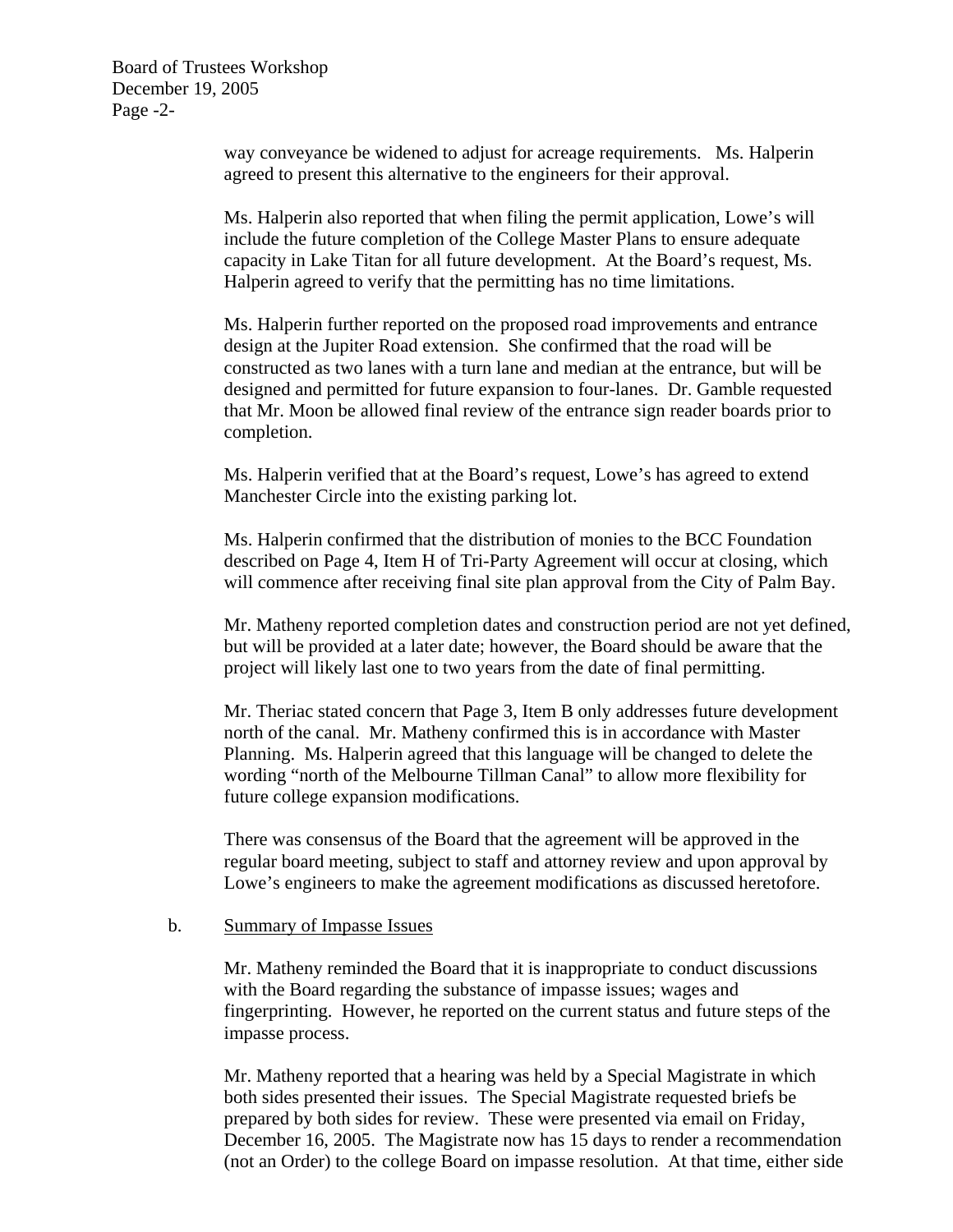Board of Trustees Workshop December 19, 2005 Page -3-

> has 20 days to take exception to the recommendations. In the absence of exception from either side, the Magistrate's recommendations become binding on the parties. However, if either side takes exception, it must be presented in writing for the Board's review and decision as Agency Head. The Board would oversee a hearing by both sides to present their position based on the best interest of the College and faculty. The Board's recommendation then goes back to the UFF/BCC membership for ratification. If the UFF/BCC fails to ratify the contract at this time, the Board would impose their recommendation on the impasse issues only and there would be no renewed contract and collective bargaining on the remaining issues would then take place. Mr. Matheny reported the existing contract would remain in force; retroactive salary increases would become part of the negotiation discussions.

## c. King Center Board of Governors

Mr. Matheny reported that after extensive review and analysis the King Center Board of Governors has requested an increase of their membership from 25 to 35, which requires the Board's approval and modification of their By-Laws. Mr. Matheny further reported that he would ask that this approval be added to the agenda at the regular Board meeting (as Item 7.a.3.) if the Board agrees. Mr. Matheny indicated the increase in membership is due to the opportunity to increase talent available for philanthropy and input to the King Center Board. Mr. Matheny reported the Executive Committee membership would not increase. The Board concurred with the increase of King Center Board of Governor's membership from 25 to 35.

#### d. Update on Palm Bay Academy Contract Extension

Mr. Matheny requested that the Board consider granting an additional extension to March 31, 2006, for the Palm Bay Academy contract due to unforeseen administrative delays, including delays in required zoning modifications, etc. Mr. Matheny reported the lender has provided a written statement that the funding is not a concern. The Administration and the Board concurred with the approval to grant an extension on the closing of the Palm Bay Academy contract.

# e. White House Council on Aging

Mr. Handley reported he recently attended the White House Council on Aging in Washington, D. C. He reported the White House hosts a committee of delegates every ten years to discuss plans for serving the aging population in the next decade. Mr. Handley reported a major concern is the baby boomers are now reaching 60, thus there will be a peak in aging population (over 65) in the next ten years. In addition, increased life expectancy amplifies the concerns.

Mr. Handley reported 50 resolutions were approved by the delegates, such as: recommending that companies extend retirement age beyond 65; encouraging hiring senior citizens; improving lifelong learning; providing adequate health care